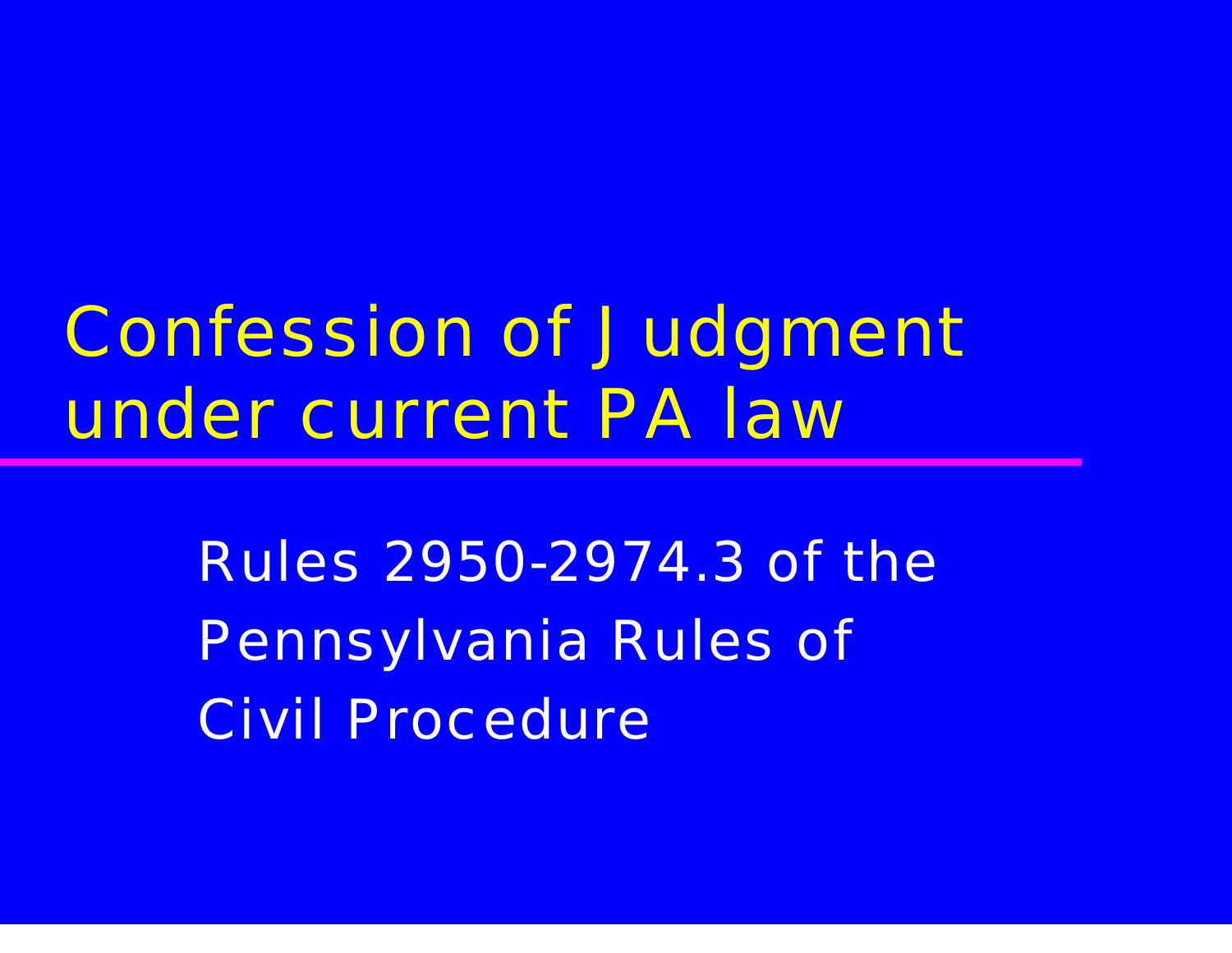### Purposes of Confession

- Confession is permitted for a judgment for money under Rules 2950-2967, as long as confession is authorized in writing, the underlying transaction is not a consumer credit transaction, and the instrument is less than 20 years old.
- Confession is permitted for possession of real property under Rules 2970-2974.3, as long as confession is authorized in writing, and the underlying transaction is not a residential lease.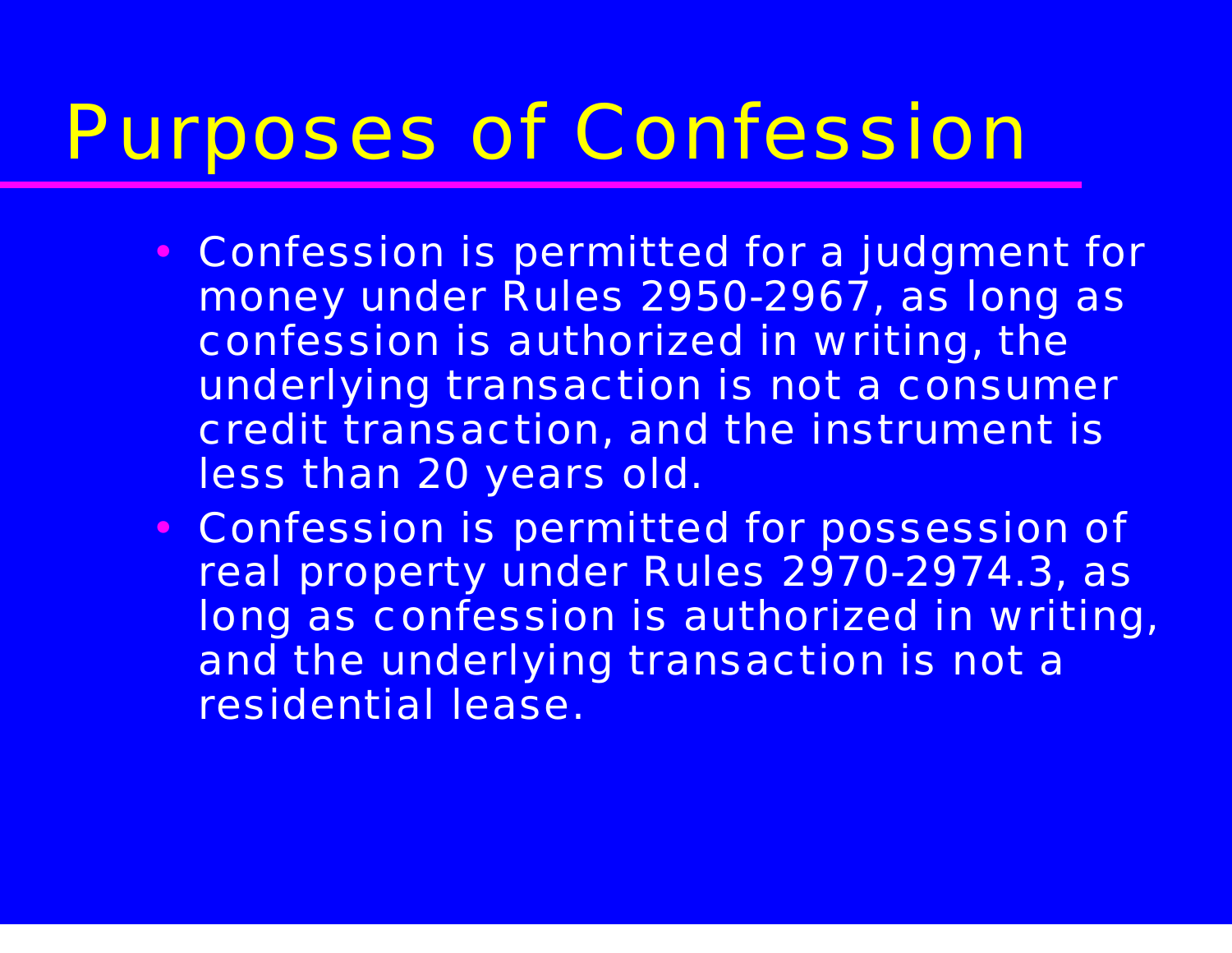#### Confession for money

• May be filed under Rule 2951 by filing the ORIGINAL authorizing instrument, a certificate of residence of the plaintiff and the defendant, and an affidavit that no judgment is being taken on a consumer debt; provided that the instrument is less than 10 years old, the instrument does not require a default before judgment, and the amount of the debt can be determined from the face of the instrument. Otherwise, plaintiff must file a Complaint in the form provided by Rule 2952.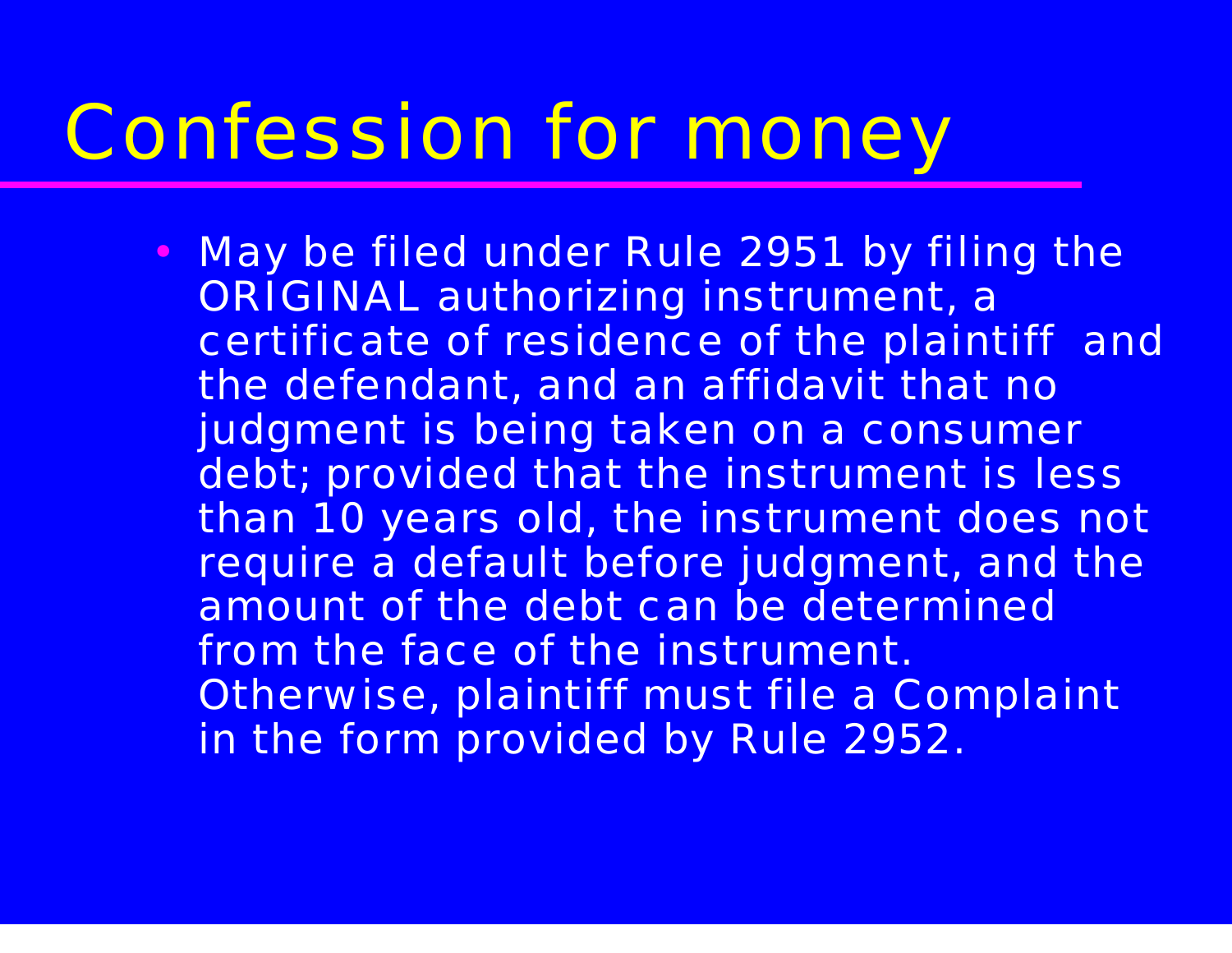## Contents of Complaint-2952

- Names and address of parties
- $\bullet$  Original instrument or copy which is certified to be true and correct reproduction of the original.
- No judgment against a natural person on a consumer credit transaction.
- Statement of any assignment.
- $\bullet$ Statement of any other entry of judgment.
- $\bullet$ Allegation of default if instrument requires.
- $\bullet$ Itemized computation of damages.
- $\bullet$ Demand for judgment as authorized.
- $\bullet$  If instrument is 20 years old, leave of Court required.
- •Signature and verification.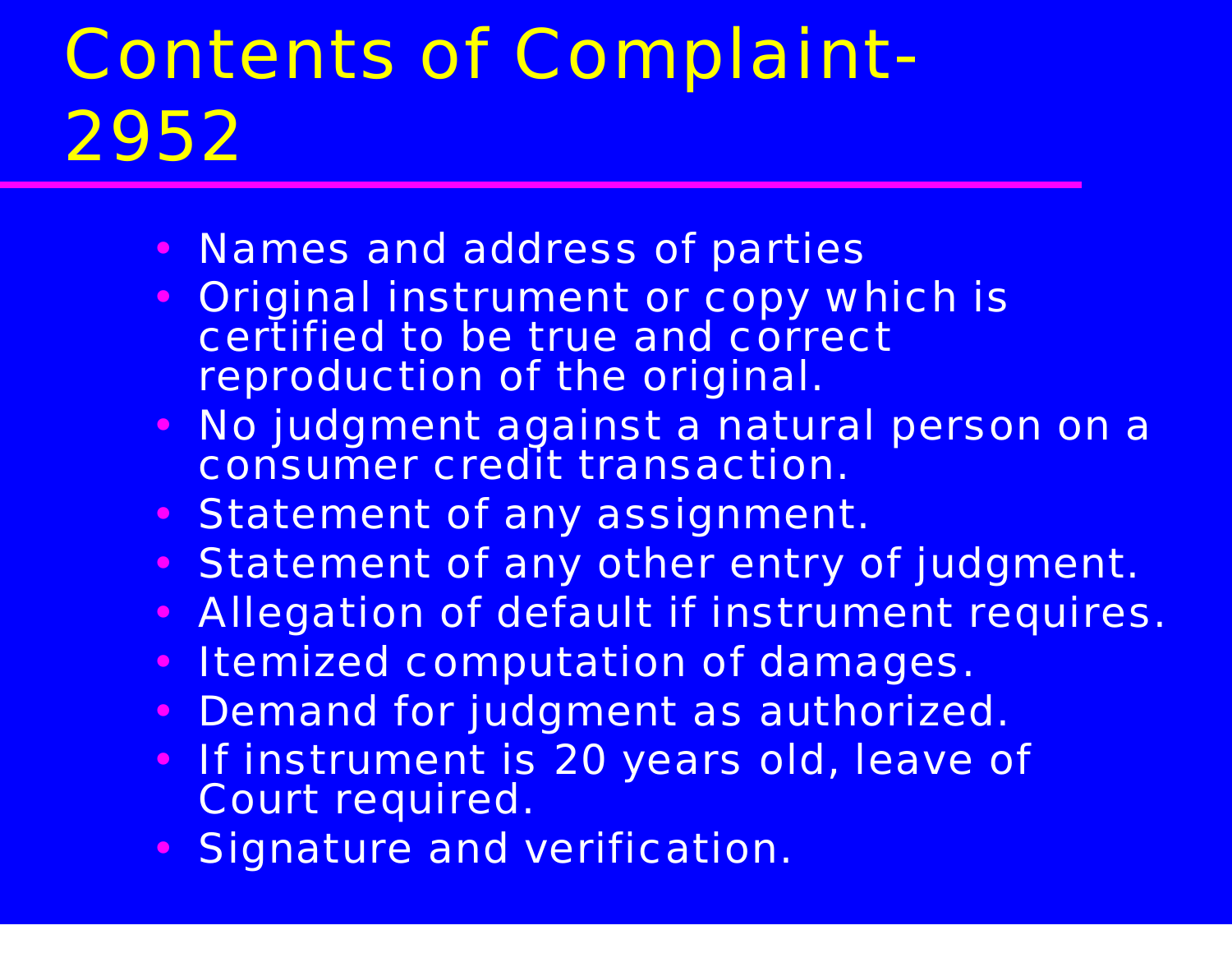## Other rules

- 2953-Successive actions if authorized, and may file for both money judgment and possession if authorized.
- 2954-Judgment in name of holder or assignee of the instrument.
- 2955-Complaint accompanied by Confession form under Rule 2962
- 2956-Judgment entered by Prothonotary
- 2956.1-Note need to conform confessed judgment if Goods or Services Installment Sale or before residential execution. Note need to service one of three separate notices-2958.1 or 2958.2 or 2958.3
- 2957-Procedure and form required for filing execution on a confessed judgment.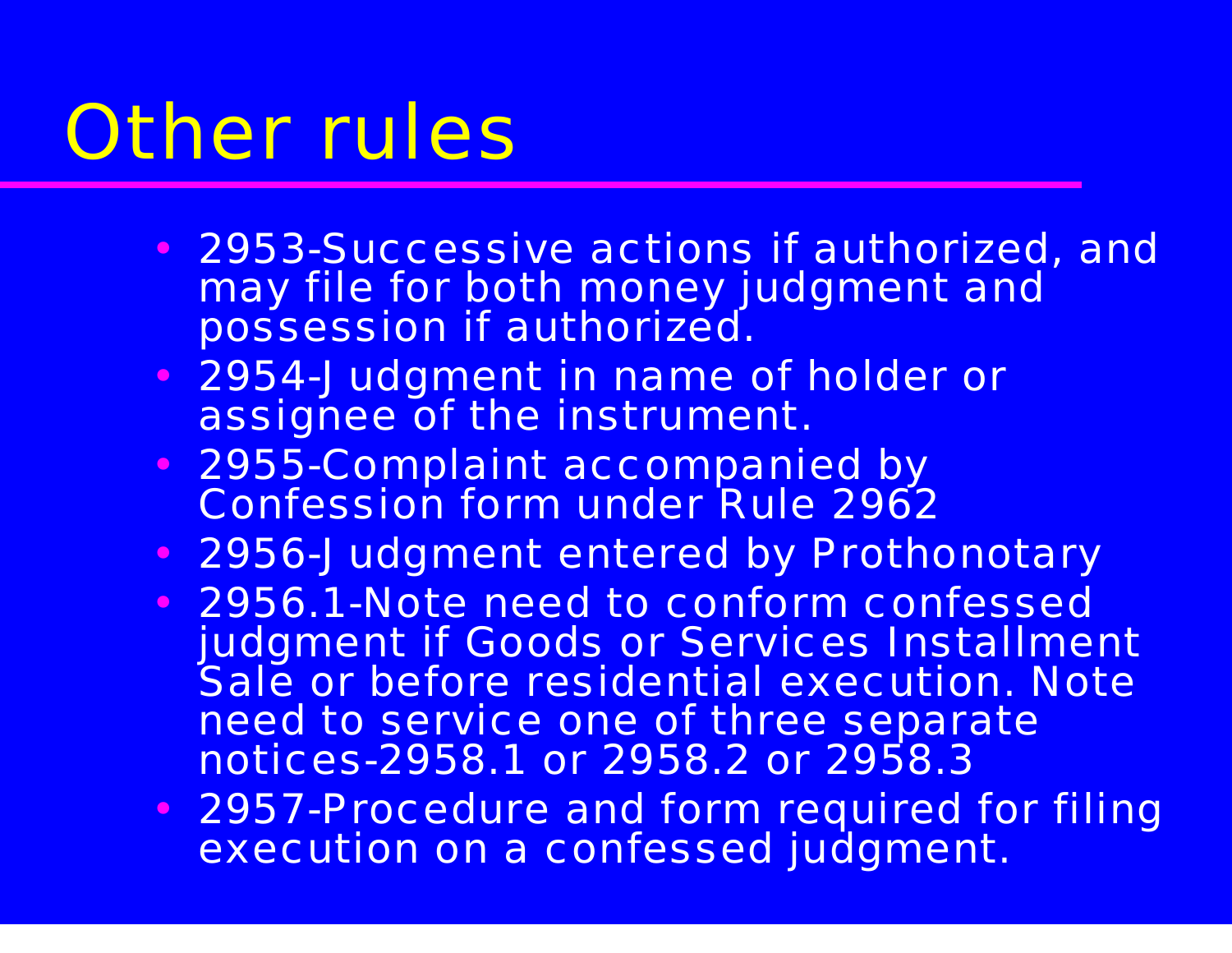- Notice in the form established by Rule 2964 must be served upon all Defendants 30 days prior to filing of a praecipe for writ of execution.
- Service by sheriff OR competent adult.
- Service by Plaintiff by certified mail under Rule 403.
- $\bullet$ Service by special order of Court.
- $\bullet$ Service by mail if Defendant has appeared.
- $\bullet$ Return of service must be filed.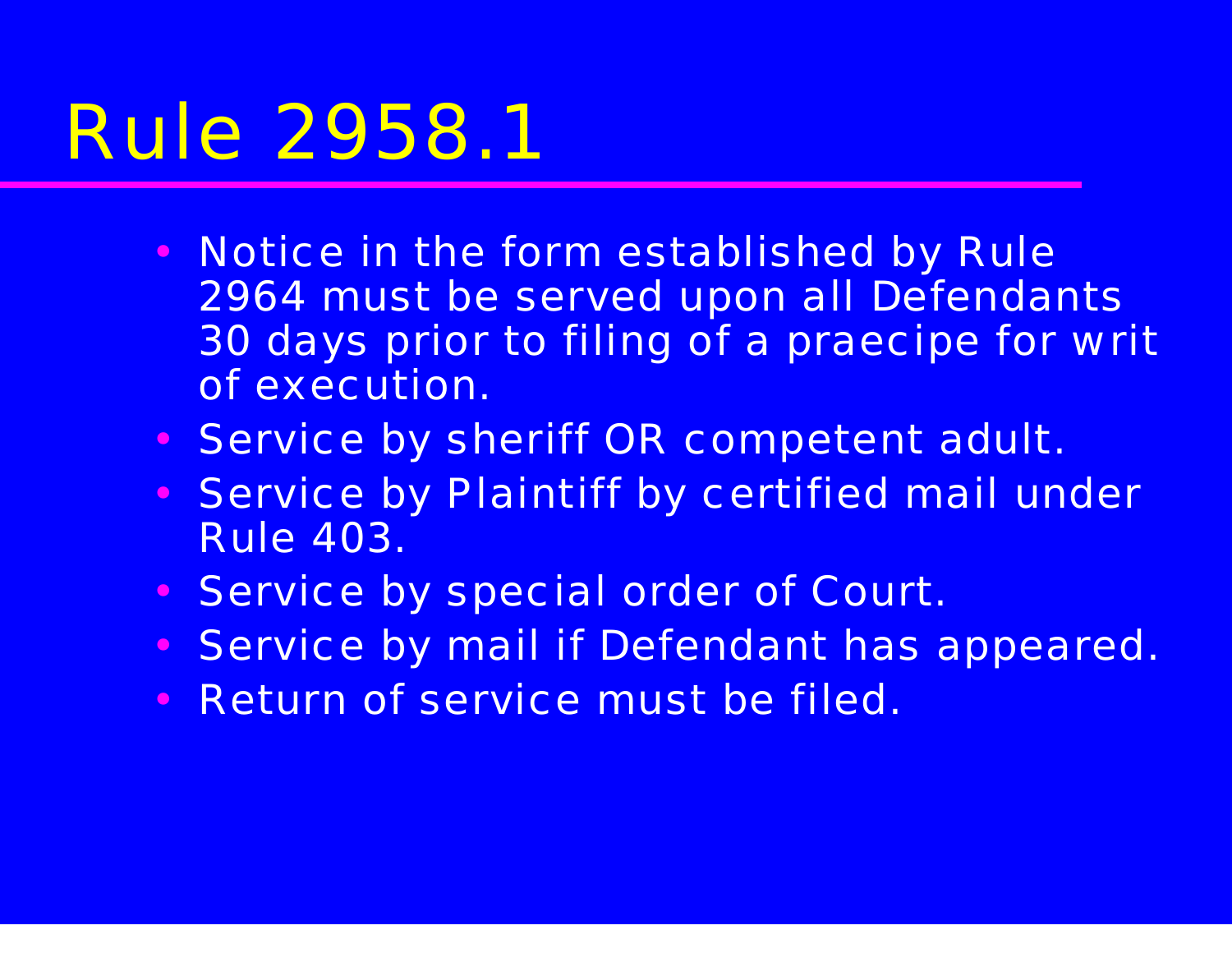- • Covers confession of judgment filed with a writ of execution on real property or real property and personal property to be sold with the real property under UCC 9604(a).
- $\blacksquare$ • Notice in the form established by Rule 2965 must be served upon all Defendants 30 days prior to the Sheriff's sale.
- $\blacksquare$ • Sale governed by Rule 3129.2(c). Both notices must be served together.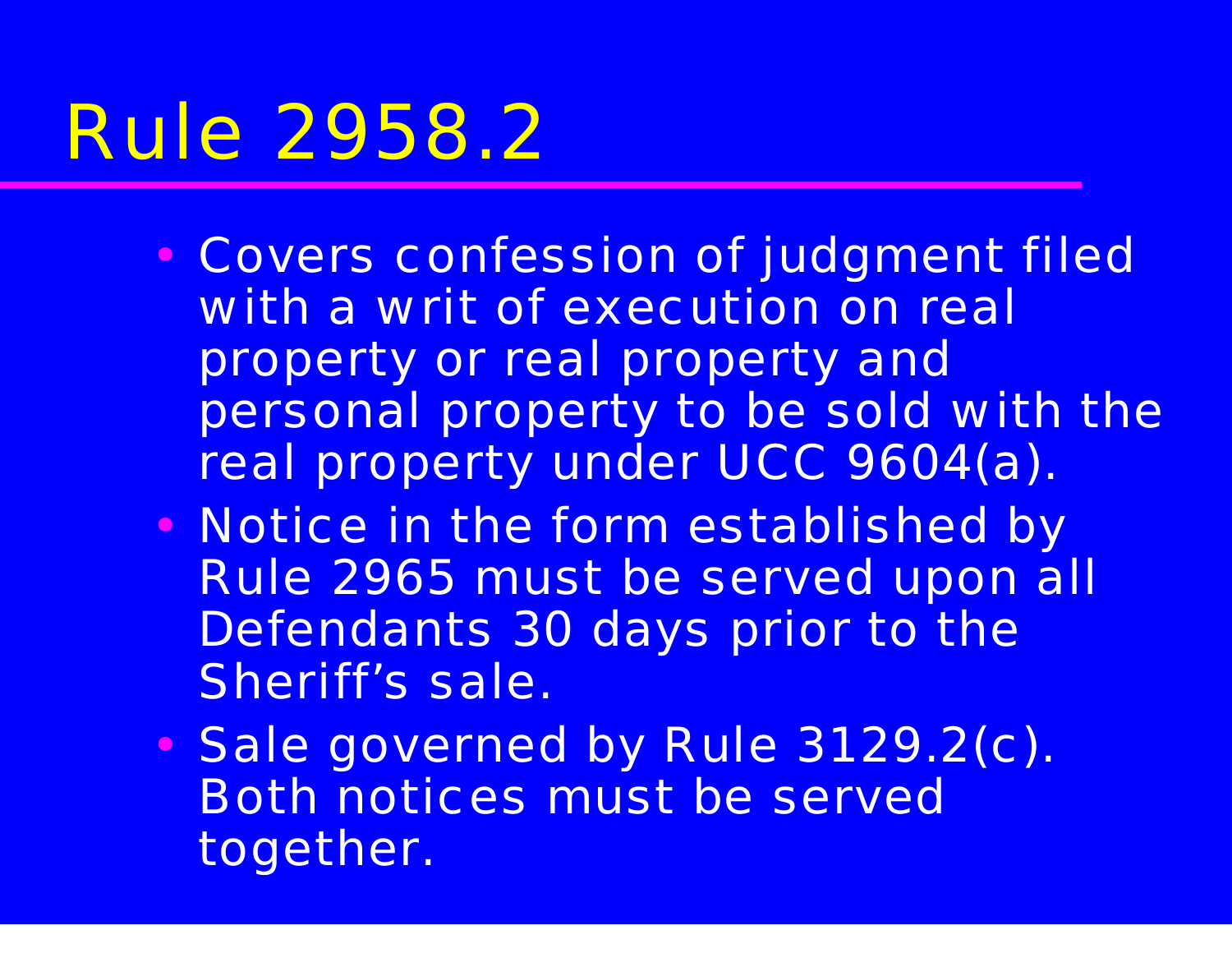- Covers confession of judgment filed with a writ of execution on personal property or real property and personal property NOT subject to 2958.2(a)(2).
- Notice in the form established by Rule 2966 must be served upon all Defendants along with the writ of execution and the Rule 2967 form petition to strike the judgment. If petition filed, issue limited to knowing, intelligent, and voluntary waiver of judgment before hearing. Sheriff must notify Plaintiff and present the matter to<br>the Court for hearing within three (3) business days. Stay pending hearing. If waiver voluntary, stay lifted. If not voluntary, judgment stricken.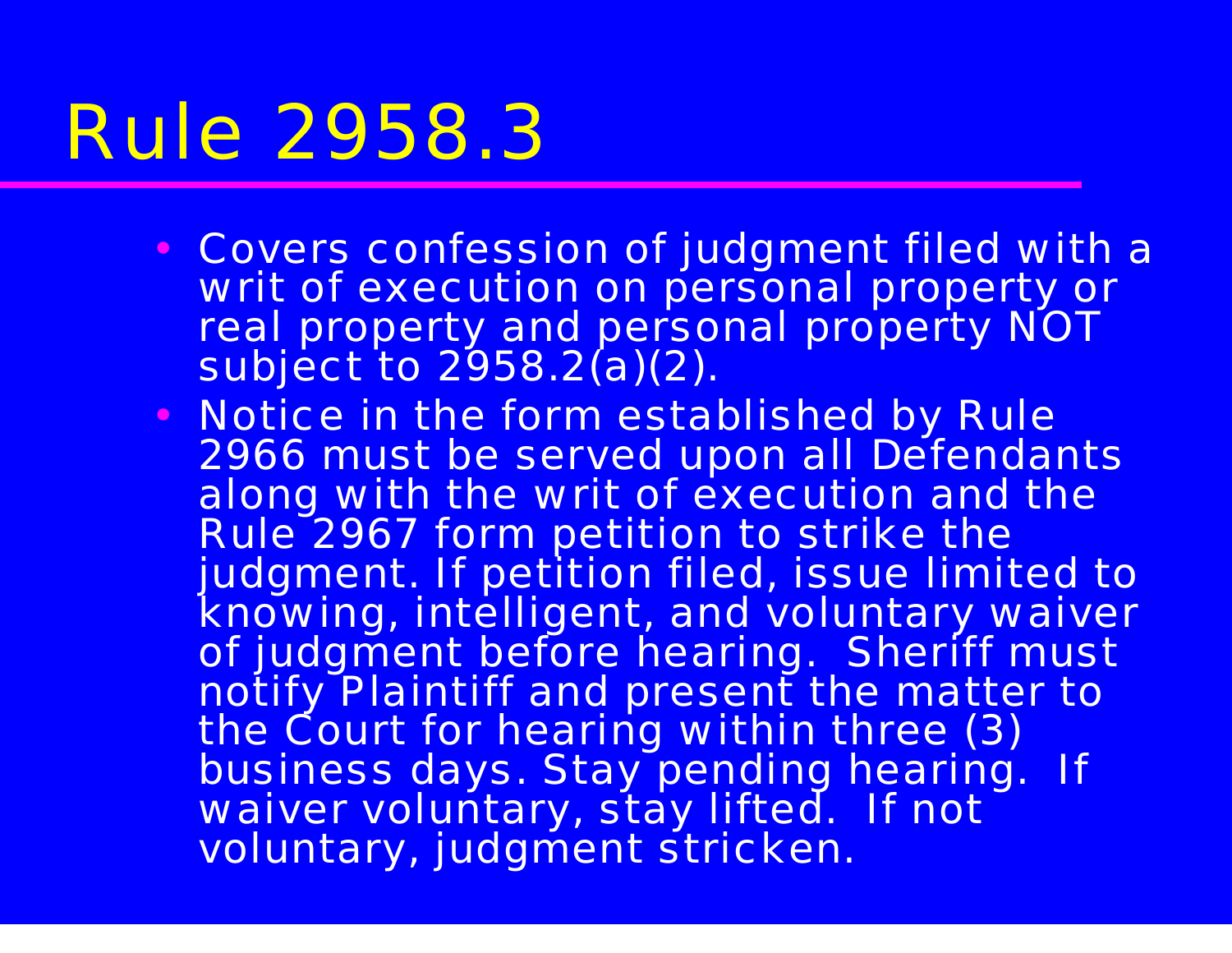- •• If Plaintiff proceeds under 2958.1, may not thereafter switch to 2958.2 or 2958.3.
- $\blacksquare$ • Notice need not be given over again for subsequent executions if given once and defendant did not file a petition within thirty days of previous notice, or if defendant filed petition and the Court denied relief.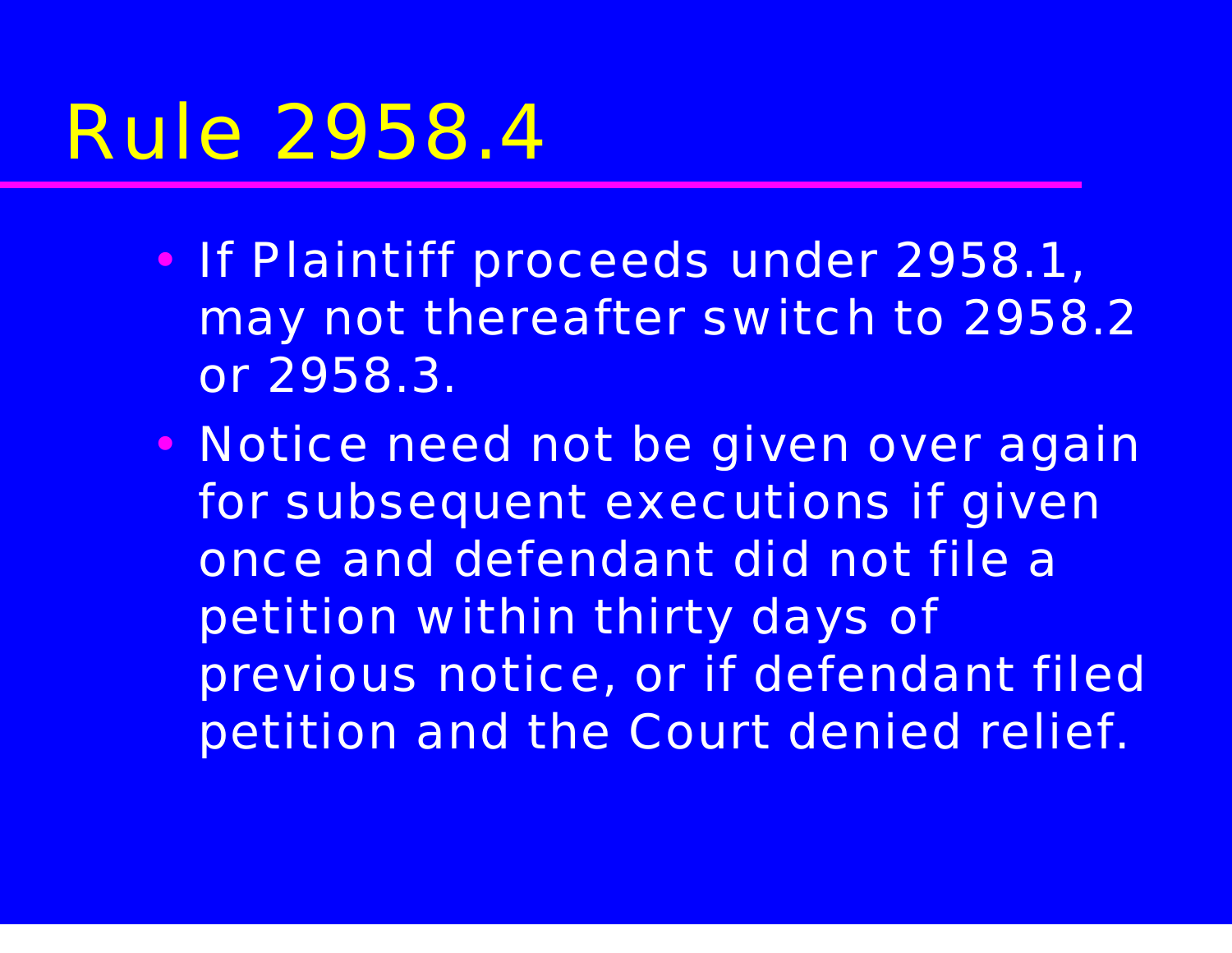## Rule 2959

- Relief from confessed judgment must be by petition, which state all grounds to<br>open or strike judgment (except for ground<br>of lack of voluntary waiver 2959(a)(2).
- • Must be filed with thirty (30) days of service of notice of confessed judgment.
- Plaintiff must file answer prior to return date for rule on petition.
- $\bullet$  Defenses and objections not listed in petition and answer are waived.
- If evidence introduced sufficient to require that defenses be submitted to a jury at trial, judgment must be opened.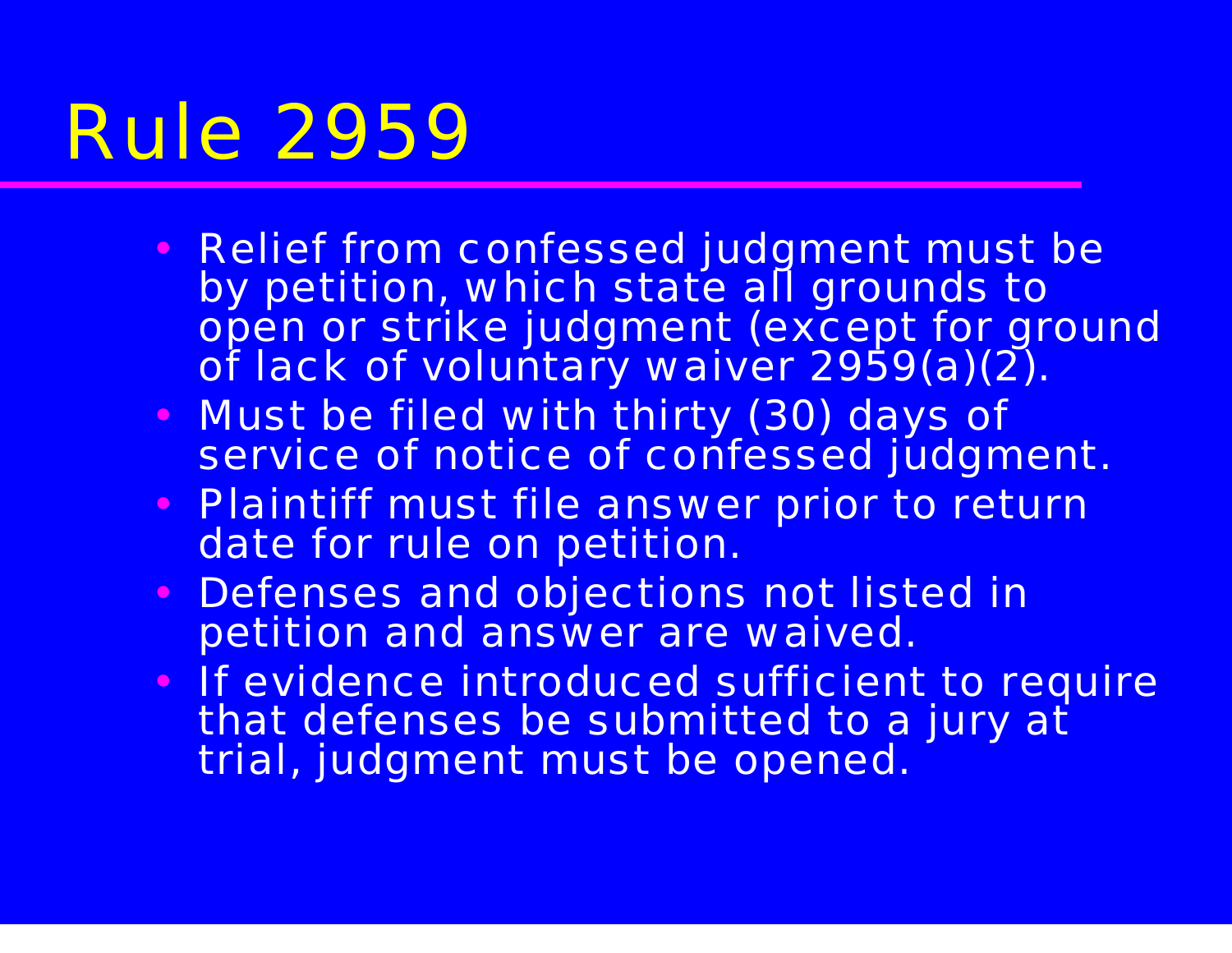#### Rule 2960

 $\epsilon$ **• If judgment opened, issues** raised in petition and answer go to trial without further pleading. Demand for jury trial must be filed within twenty (20) days of order opening judgment (see Rule 1007.1 if compulsory arbitration applies).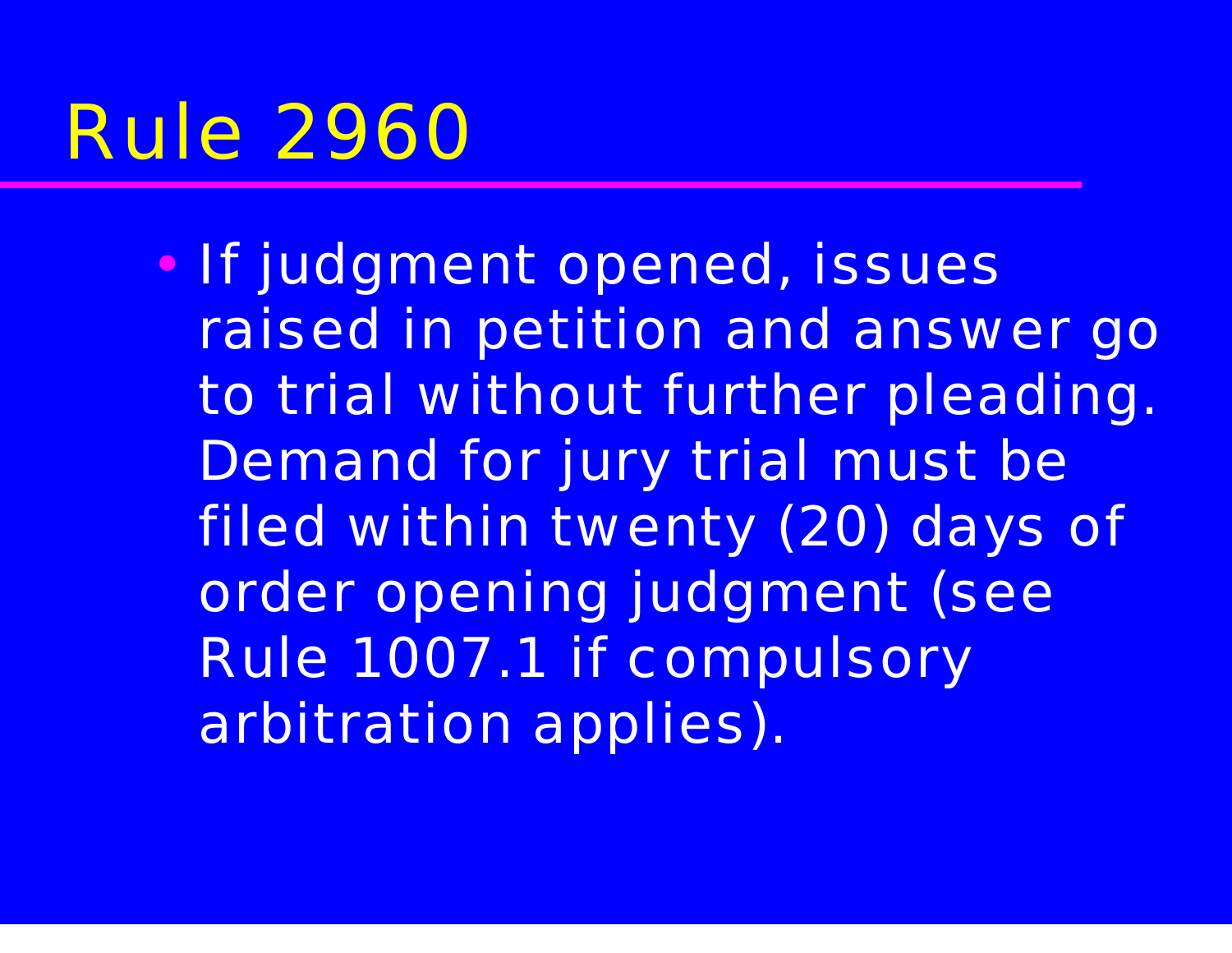# Confession for possession of real property

- •• May be filed under Rule 2970 if authorized by instrument, other than residential lease.
- Tracks rules for confession for money.
- $\blacksquare$ • Rule 2971 requires Complaint in the form established by Rule 2952, with a description of the property, and a demand for judgment.
- •• Complaint must be accompanied with a confession in the form established by Rule 2974.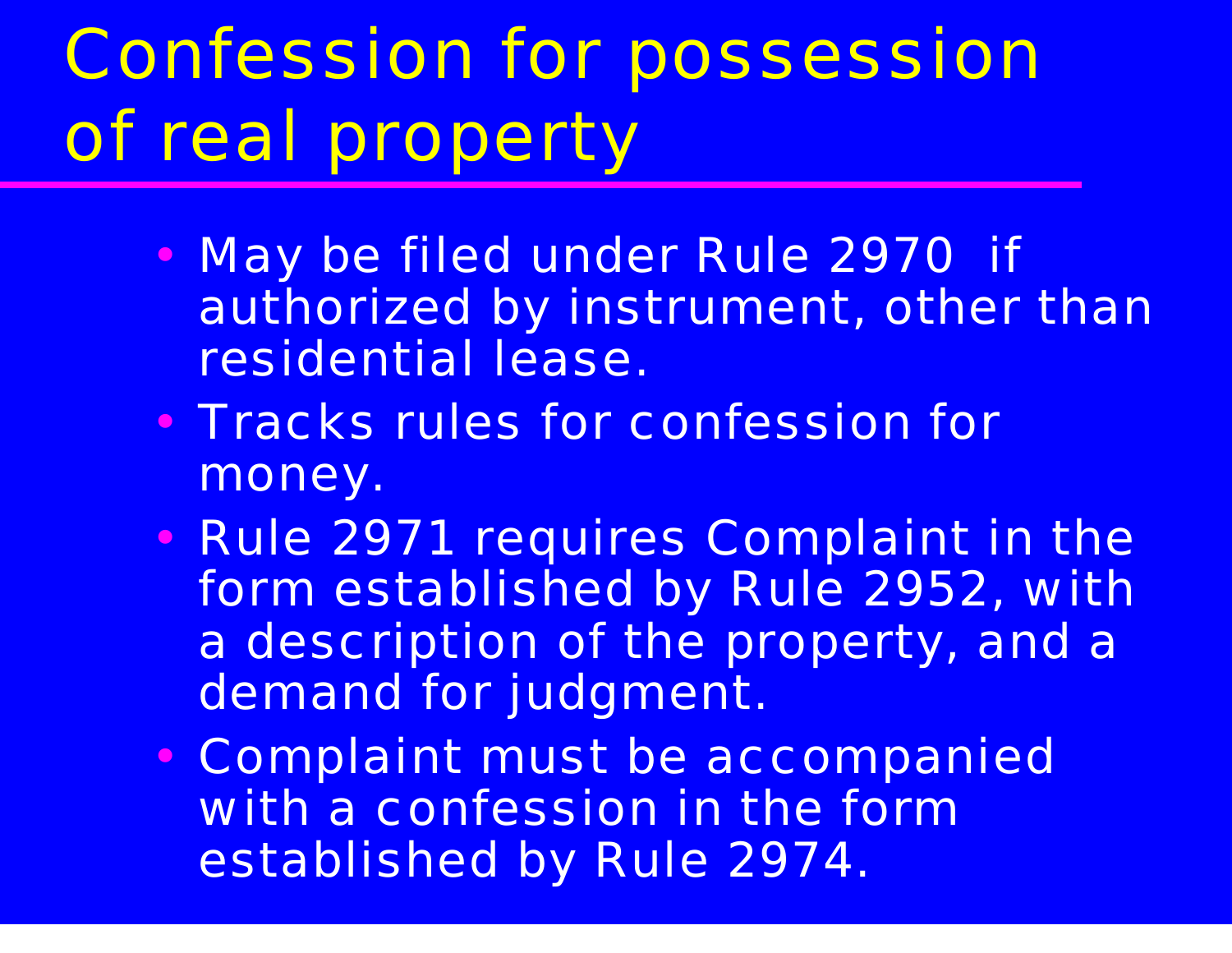## Rule 2972

 $\left($ • If authorized by instrument, entry of judgment for money will not preclude judgment for possession.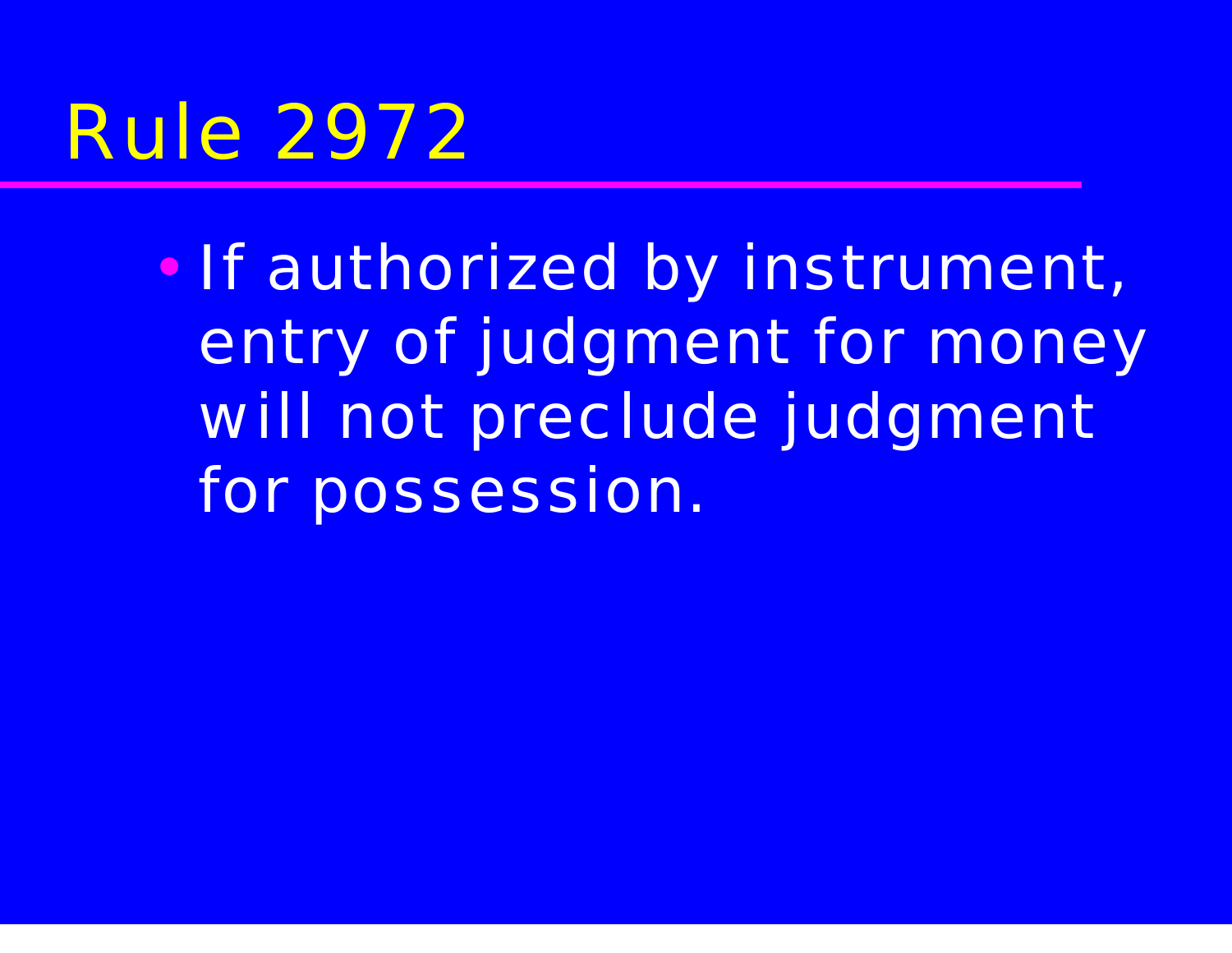- • Confessed judgment in ejectment enforced in the manner provided by Rule 3160.
- $\blacksquare$ • Praecipe for a writ of possession.
- •• If no petition to open or strike has been filed, notice must be served upon defendant either before execution (Rule 2973.2) or with the writ of possession (Rule 2973.3).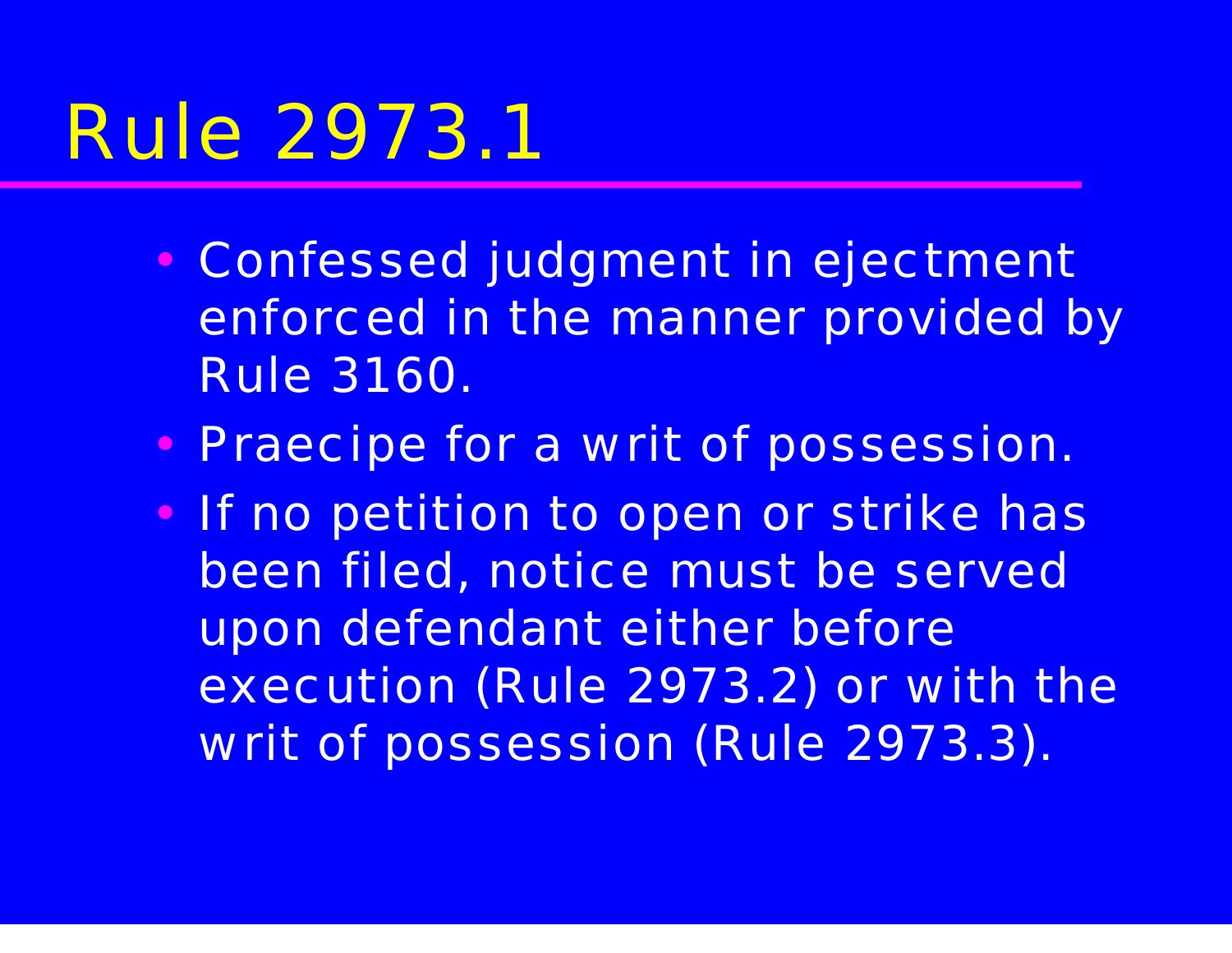- •• Notice in the form established by Rule 2974.2 must be served upon all Defendants 30 days prior to filing of a praecipe for a writ of possession.
- •**• Service by sheriff OR competent** adult.
- •**• Service by Plaintiff by certified mail** under Rule 403.
- $\blacksquare$ **• Service by special order of Court.**
- •**• Service by mail if Defendant has** appeared.
- Return of service must be filed.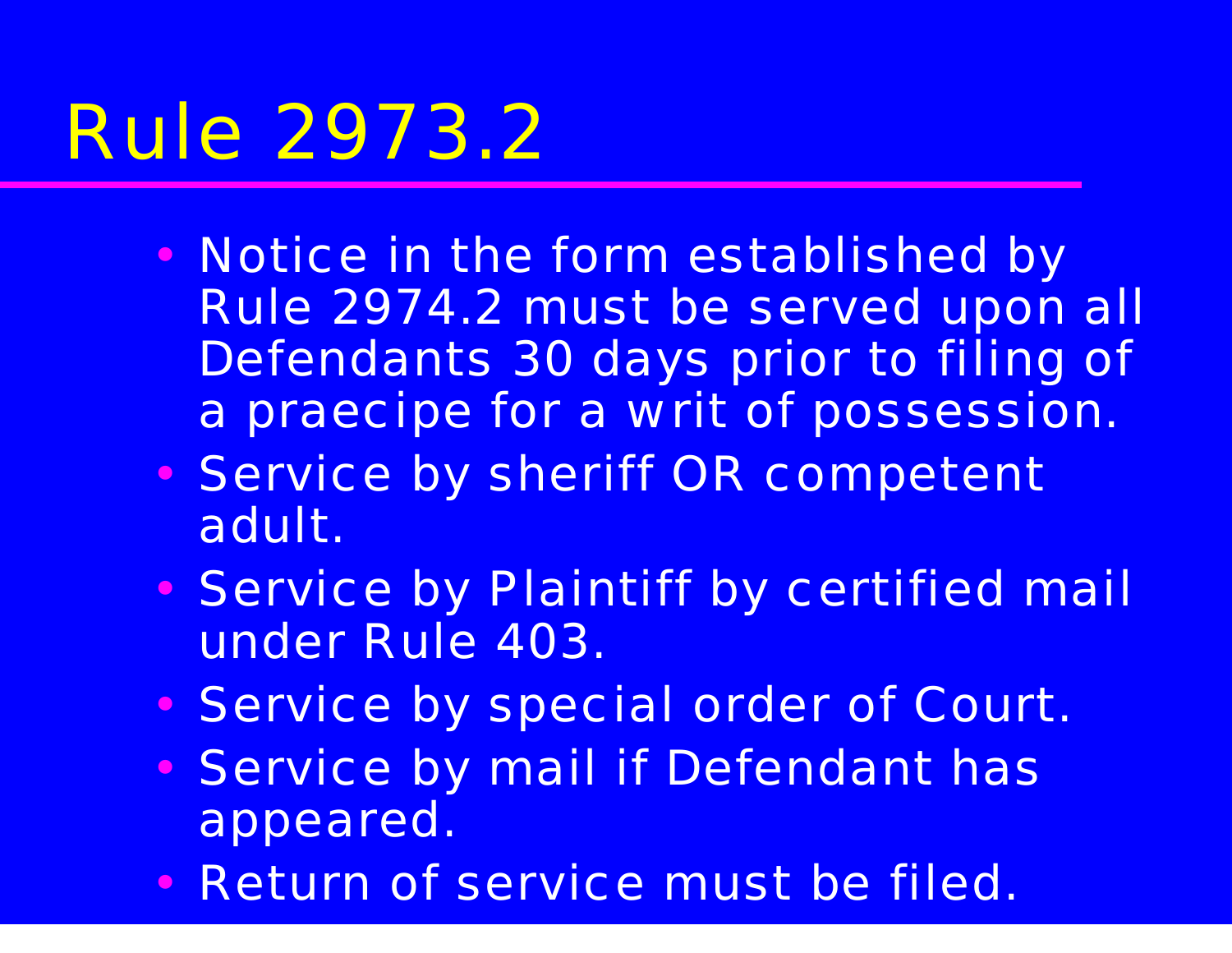- Covers confession of judgment in ejectment filed with a writ of possession.
- Notice in the form established by Rule 2974.3 must be served upon all Defendants along with the writ of possession and the Rule 2967 form petition to strike the judgment. If petition filed, issue limited to knowing, intelligent, and voluntary waiver of judgment before hearing.
- Sheriff must notify Plaintiff and present the matter to the Court for hearing within three (3) business days. Stay pending hearing.
- If waiver voluntary, stay lifted. If not voluntary, judgment stricken.